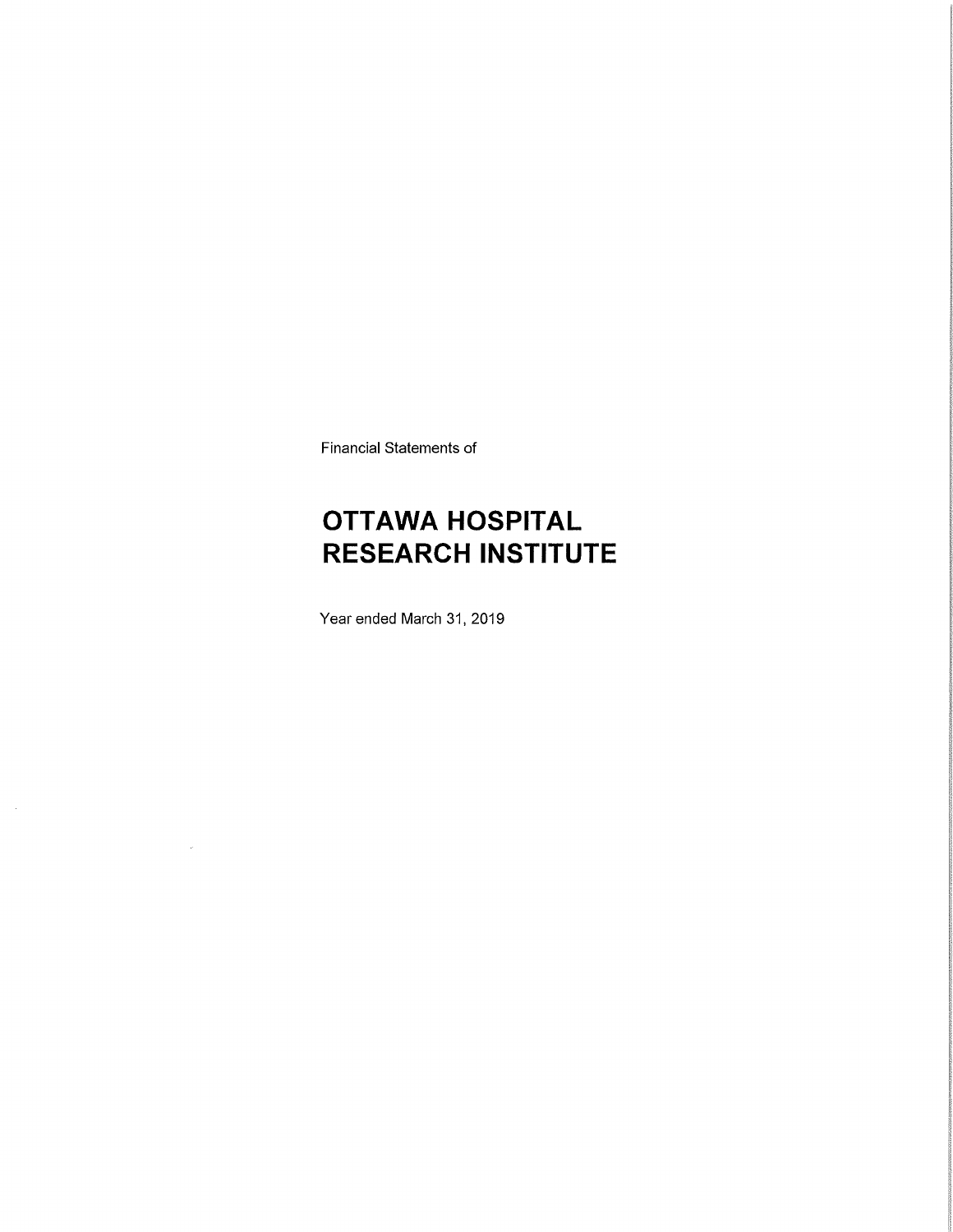Table of Contents

 $\bar{\mathcal{A}}$ 

Year ended March 31, 2019

| <b>Independent Auditors' Report</b>    | Page     |
|----------------------------------------|----------|
| <b>Financial Statements</b>            |          |
| <b>Statement of Financial Position</b> | 1        |
| <b>Statement of Operations</b>         | 2        |
| Statement of Changes in Net Assets     | 3        |
| <b>Statement of Cash Flows</b>         | 4        |
| Notes to Financial Statements          | $5 - 13$ |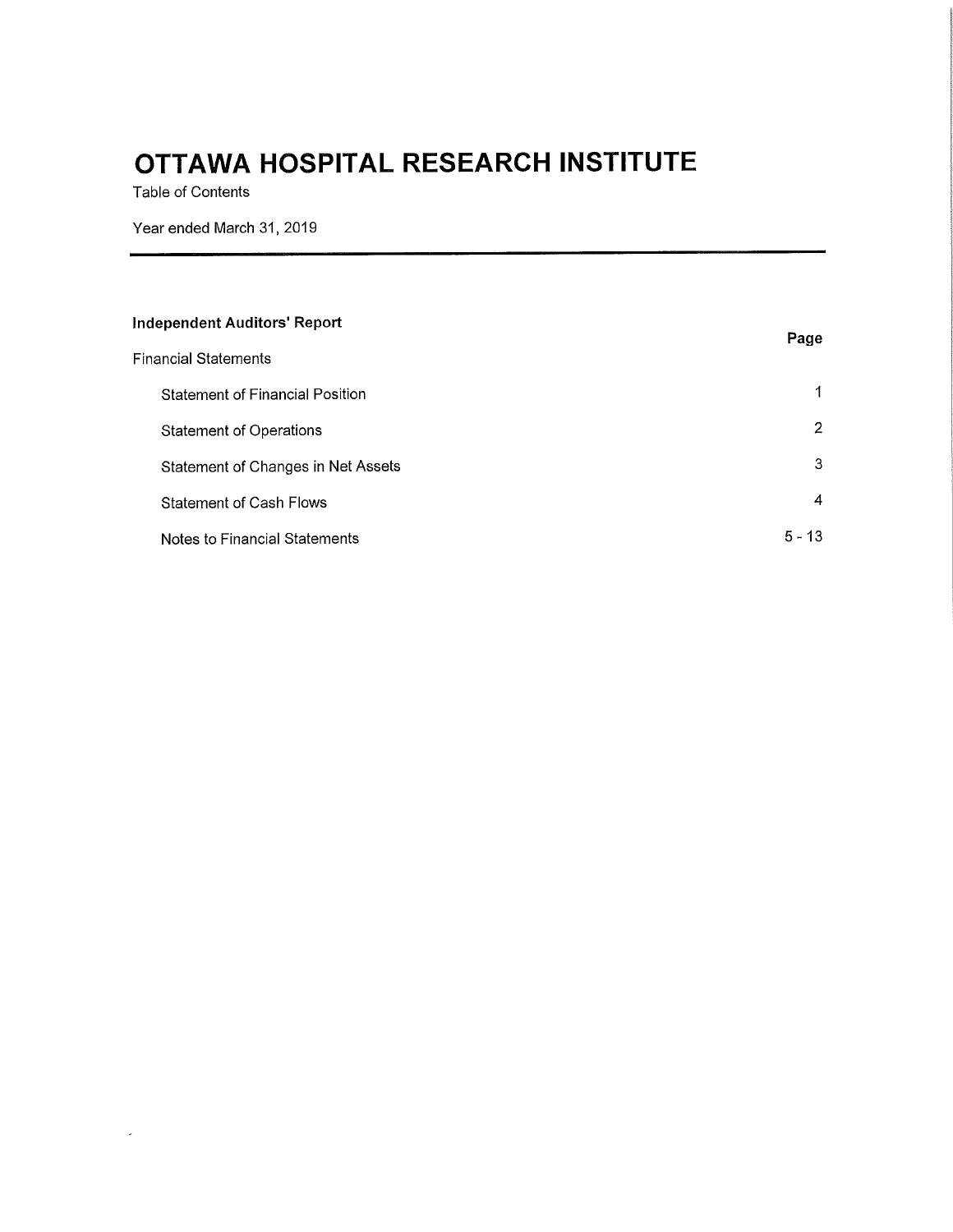

KPMG LLP 150 Elgin Street, Suite 1800 Ottawa ON K2P 2P8 Canada Telephone 613-212-5764 Fax 613-212-2896

# **INDEPENDENT AUDITORS' REPORT**

To the Members of the Ottawa Hospital Research Institute

## **Opinion**

We have audited the financial statements of To the Members of the Ottawa Hospital Research Institute (the "Entity"), which comprise:

- the statement of financial position as at March 31, 2019
- the statement of operations for the year then ended
- the statement of changes in net assets for the year then ended
- the statement of cash flows for the year then ended
- and notes to the financial statements, including a summary of significant accounting policies

(Hereinafter referred to as the "financial statements").

In our opinion, the accompanying financial statements present fairly, in all material respects, the financial position of the Entity as at March 31, 2019 and its results of operations, its changes in net assets and its cash flows for the year then ended in accordance with Canadian accounting standards for not-for-profit organizations.

# **Basis for Opinion**

We conducted our audit in accordance with Canadian generally accepted auditing standards. Our responsibilities under those standards are further described in the "Auditors' Responsibilities for the Audit of the Financial Statements" section of our auditors' report.

We are independent of the Entity in accordance with the ethical requirements that are relevant to our audit of the financial statements in Canada and we have fulfilled our other responsibilities in accordance with these requirements.

We believe that the audit evidence we have obtained is sufficient and appropriate to provide a basis for our opinion.

KPMG LLP is a Canadian limited liability partnership and a member firm of the KPMG network of independent member<br>firms affiliated with KPMG International Cooperative ("KPMG International"), a Swiss entity.<br>KPMG Canada prov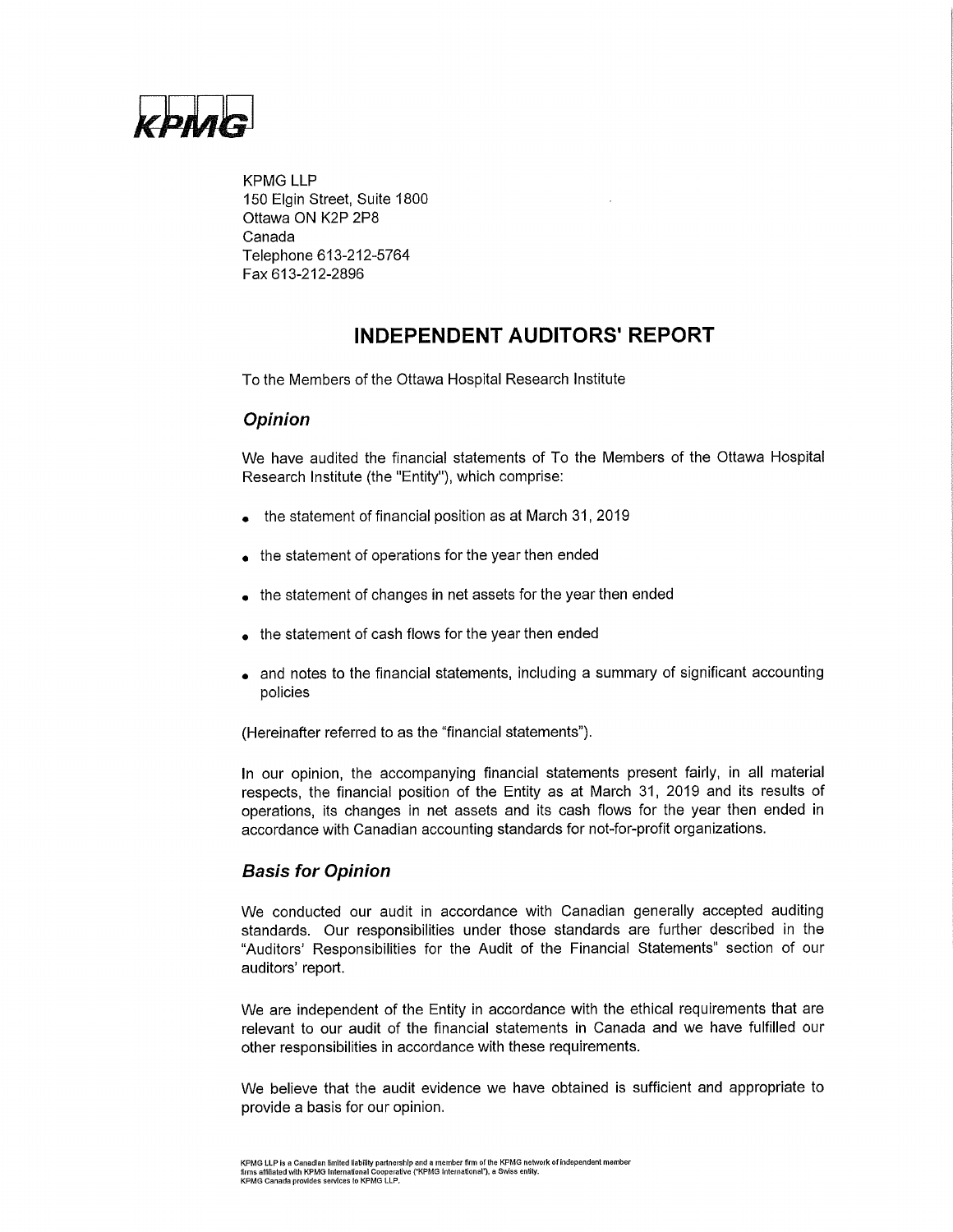

# **Responsibilities of Management and Those Charged with Governance for the Financial Statements**

Management is responsible for the preparation and fair presentation of the financial statements in accordance with Canadian accounting standards for not-for-profit organizations, and for such internal control as management determines is necessary to enable the preparation of financial statements that are free from material misstatement, whether due to fraud or error.

In preparing the financial statements, management is responsible for assessing the Entity's ability to continue as a going concern, disclosing as applicable, matters related to going concern and using the going concern basis of accounting unless management either intends to liquidate the Entity or to cease operations, or has no realistic alternative but to do so.

Those charged with governance are responsible for overseeing the Entity's financial reporting process.

# **Auditors' Responsibilities for the Audit of the Financial Statements**

Our objectives are to obtain reasonable assurance about whether the financial statements as a whole are free from material misstatement, whether due to fraud or error, and to issue an auditors' report that includes our opinion.

Reasonable assurance is a high level of assurance, but is not a guarantee that an audit conducted in accordance with Canadian generally accepted auditing standards will always detect a material misstatement when it exists.

Misstatements can arise from fraud or error and are considered material if, individually or in the aggregate, they could reasonably be expected to influence the economic decisions of users taken on the basis of the financial statements.

As part of an audit in accordance with Canadian generally accepted auditing standards, we exercise professional judgment and maintain professional skepticism throughout the audit.

We also:

• Identify and assess the risks of material misstatement of the financial statements, whether due to fraud or error, design and perform audit procedures responsive to those risks, and obtain audit evidence that is sufficient and appropriate to provide a basis for our opinion.

The risk of not detecting a material misstatement resulting from fraud is higher than for one resulting from error, as fraud may involve collusion, forgery, intentional omissions, misrepresentations, or the override of internal control.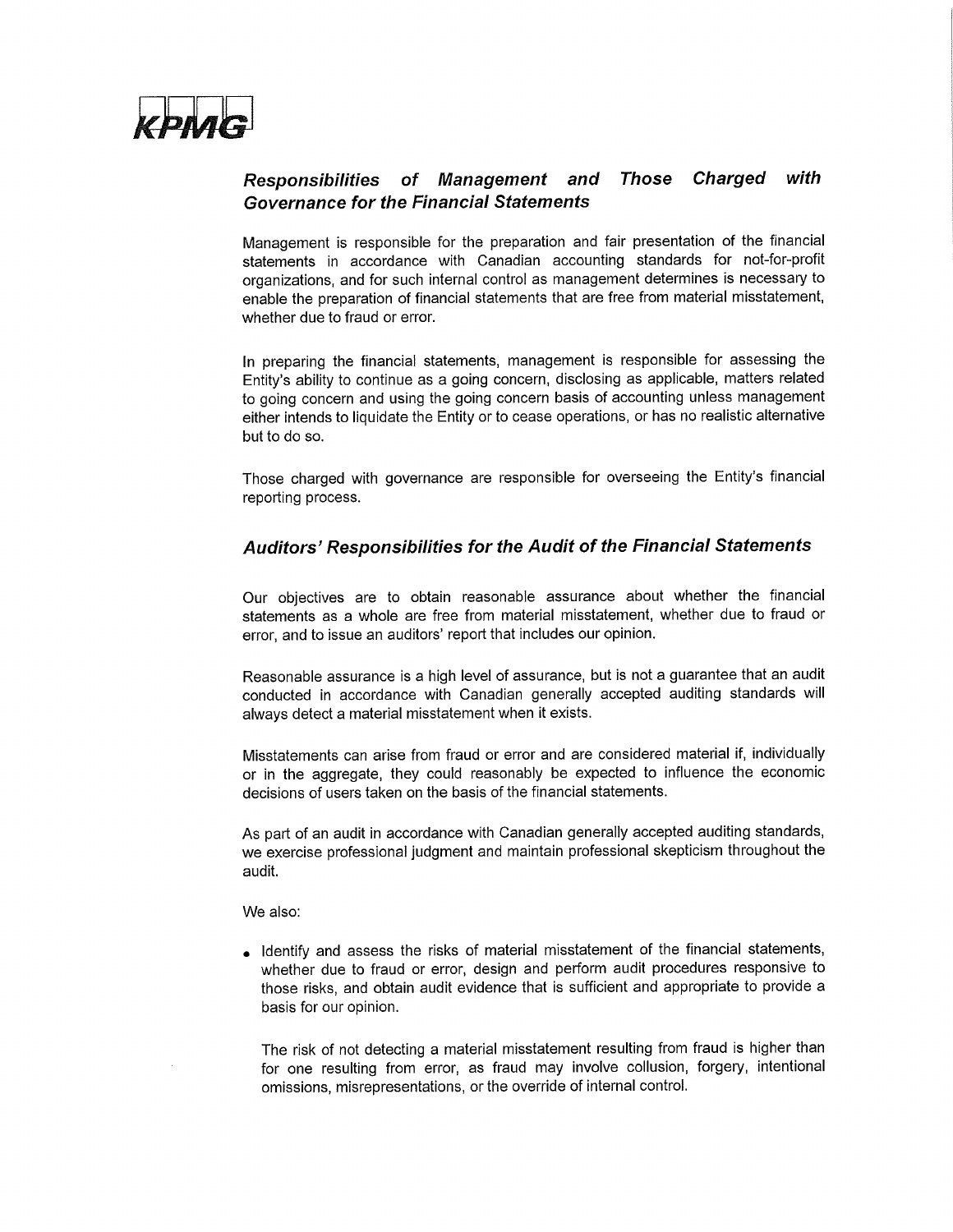

- Obtain an understanding of internal control relevant to the audit in order to design audit procedures that are appropriate in the circumstances, but not for the purpose of expressing an opinion on the effectiveness of the Entity's internal control.
- Evaluate the appropriateness of accounting policies used and the reasonableness of accounting estimates and related disclosures made by management.
- Conclude on the appropriateness of management's use of the going concern basis of accounting and, based on the audit evidence obtained, whether a material uncertainty exists related to events or conditions that may cast significant doubt on the Entity's ability to continue as a going concern. If we conclude that a material uncertainty exists, we are required to draw attention in our auditors' report to the related disclosures in the financial statements or, if such disclosures are inadequate, to modify our opinion. Our conclusions are based on the audit evidence obtained up to the date of our auditors' report. However, future events or conditions may cause the Entity to cease to continue as a going concern.
- Evaluate the overall presentation, structure and content of the financial statements, including the disclosures, and whether the financial statements represent the underlying transactions and events in a manner that achieves fair presentation.
- Communicate with those charged with governance regarding, among other matters, the planned scope and timing of the audit and significant audit findings, including any significant deficiencies in internal control that we identify during our audit.

 $K$ *PmG*  $H$  $P$ 

Chartered Professional Accountants, Licensed Public Accountants Ottawa, Canada June 27, 2019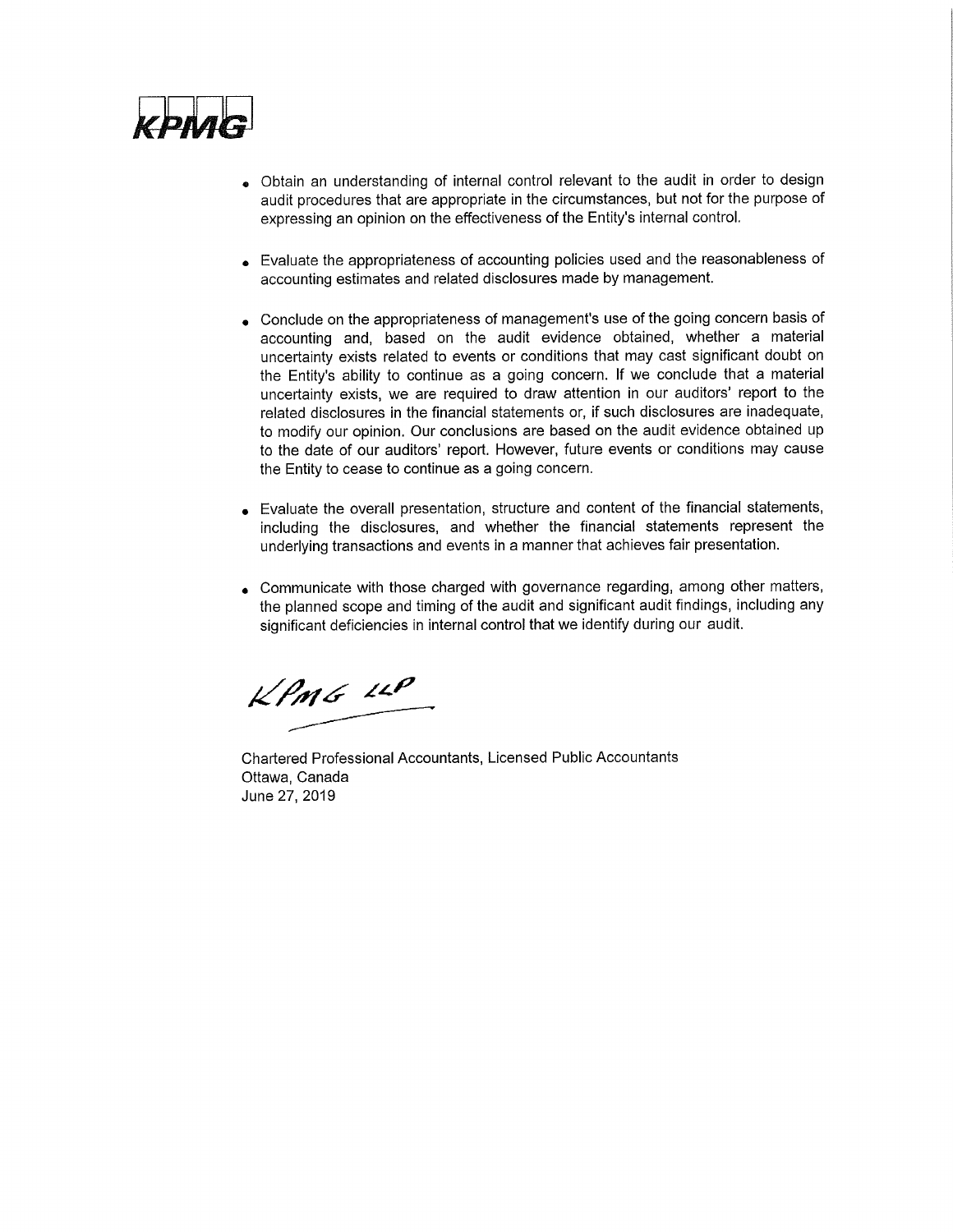Statement of Financial Position

March 31, 2019, with comparative information for 2018

|                                                                                                          | Externally<br>restricted |              | Unrestricted           | 2019                              | 2018                              |
|----------------------------------------------------------------------------------------------------------|--------------------------|--------------|------------------------|-----------------------------------|-----------------------------------|
| <b>Assets</b>                                                                                            |                          |              |                        |                                   |                                   |
| Current assets:<br>Cash<br>Due from The Ottawa Hospital                                                  | \$<br>10,223,688         | \$           | 14,501,932             | \$<br>24,725,620                  | \$<br>17,506,520                  |
| (note 2)<br>Due from The Ottawa Hospital                                                                 |                          |              | 862,205                | 862,205                           |                                   |
| Foundation (note 2)<br>Accounts receivable                                                               | 3,268,790<br>7,527,689   |              | 4,325,569<br>638,073   | 7,594,359<br>8,165,762            | 7,377,710<br>9,138,955            |
|                                                                                                          | 21,020,167               |              | 20,327,779             | 41,347,946                        | 34,023,185                        |
| Prepaid expenses                                                                                         |                          |              | 23,736                 | 23,736                            | 12,590                            |
| Investments (note 3)                                                                                     | 84, 327, 977             |              |                        | 84,327,977                        | 80,125,697                        |
| Capital assets (note 4)                                                                                  | 20,234,394               |              |                        | 20,234,394                        | 20,461,081                        |
|                                                                                                          | \$<br>125.582.538        | \$           | 20,351.515             | \$<br>145,934,053                 | \$<br>134.622.553                 |
| <b>Liabilities and Net Assets</b>                                                                        |                          |              |                        |                                   |                                   |
| <b>Current liabilities:</b><br>Accounts payable and<br>accrued liabilities<br>Due to The Ottawa Hospital | \$<br>2,418,201          | \$           | 446,031                | \$<br>2,864,232                   | \$<br>1,623,158                   |
| (note 2)<br>Unearned income<br>Unexpended research project                                               | 20,000                   |              | 3,146.250              | 3,166,250                         | 1,634,304<br>2,259,368            |
| funding (note 5)                                                                                         | 103,334,661              |              |                        | 103,334,661                       | 97,089,903                        |
|                                                                                                          | 105,772,862              |              | 3,592,281              | 109,365,143                       | 102,606,733                       |
| Deferred capital contributions<br>(note 6)                                                               | 19,455,222               |              |                        | 19,455,222                        | 20,062,320                        |
| Net assets (note 10):<br>Internally restricted (note 7)<br>Invested in capital assets<br>Unrestricted    | 354,454                  |              | 9,025,497<br>7,733,737 | 9,025,497<br>354,454<br>7,733,737 | 7.723,121<br>398,761<br>3,831,618 |
|                                                                                                          | 354,454                  |              | 16,759,234             | 17,113,688                        | 11,953,500                        |
|                                                                                                          | \$<br>125,582,538        | $\mathbf{E}$ | 20,351,515             | \$<br>145,934,053                 | \$<br>134,622.553                 |

See accompanying notes to financial statements.

On behalf of the Board: \_ 7C Director Director Director

Ve z,

-Patricia-Kosseim, Chair — Guy D'Aloisio, Treasurer

1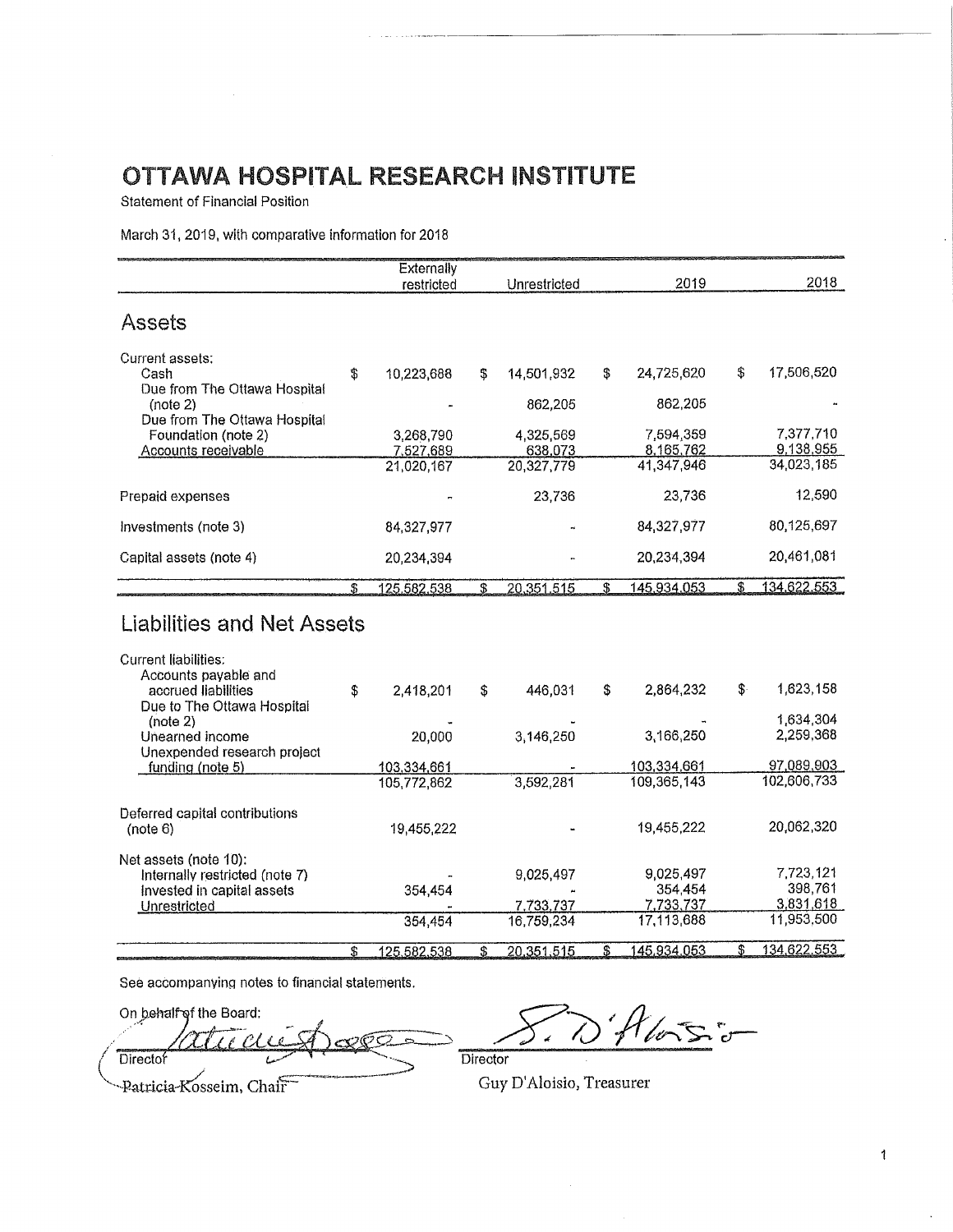Statement of Operations

Year ended March 31, 2019, with comparative information for 2018

|                                  | Externally      |                     |                 |                 |
|----------------------------------|-----------------|---------------------|-----------------|-----------------|
|                                  | restricted      | Unrestricted        | 2019            | 2018            |
|                                  |                 |                     |                 |                 |
| Revenue:                         |                 |                     |                 |                 |
| The Ottawa Hospital Foundation   |                 |                     |                 |                 |
| (note $2$ ):                     | \$              | \$<br>4,192,740     | \$<br>4,192,740 | \$<br>4,105,594 |
| Research and salary              |                 | 1,537,075           | 1,537,075       | 1,435,424       |
| Endowment fund income            |                 | 9,638,718           | 9,638,718       | 7,593,619       |
| Indirect cost recovery           |                 | 7,565,936           | 7,565,936       | 7,565,936       |
| The Ottawa Hospital (note 2)     |                 |                     |                 |                 |
| University of Ottawa (note 2):   |                 | 1,689,487           | 1,689,487       | 1,954,800       |
| Salary support                   |                 |                     | 56,375          | 56,375          |
| Endowment fund income            |                 | 56,375<br>4,861,633 | 4,861,633       | 4,898,752       |
| Medical practice plans           |                 |                     | 86,197,869      | 84,265,159      |
| Research projects                | 86,197,869      |                     |                 | 1,147,721       |
| Miscellaneous                    |                 | 901,571             | 901,571         | 2,203,126       |
| Investment income (note 3)       |                 | 4,602,376           | 4,602,376       |                 |
| Amortization of deferred capital |                 |                     |                 |                 |
| contributions (note 6)           | 3,164,608       |                     | 3,164,608       | 3,034,268       |
|                                  | 89, 362, 477    | 35,045,911          | 124,408,388     | 118,260,774     |
| Expenses:                        |                 |                     |                 |                 |
| Scientific programs              |                 | 20,225,528          | 20,225,528      | 19,340,113      |
| General research administration  |                 | 3,986,012           | 3,986,012       | 4,046,368       |
| Technology transfer program      |                 | 563,741             | 563,741         | 570,682         |
| Hospital services                |                 | 2,979,907           | 2,979,907       | 4,128,978       |
| Other research                   |                 | 898,005             | 898,005         | 1,155,706       |
| Research ethics board            |                 | 1,188,223           | 1,188,223       | 1,159,986       |
| Research project costs (note 5)  | 86,197,869      |                     | 86,197,869      | 84,265,159      |
| Amortization of capital assets   | 3,208,915       |                     | 3,208,915       | 3,078,573       |
|                                  | 89,406,784      | 29,841,416          | 119,248,200     | 117,745,565     |
| Excess (deficiency) of revenue   |                 |                     |                 |                 |
| over expenses                    | \$<br>(44, 307) | \$<br>5,204,495     | \$<br>5,160,188 | \$<br>515,209   |

See accompanying notes to financial statements.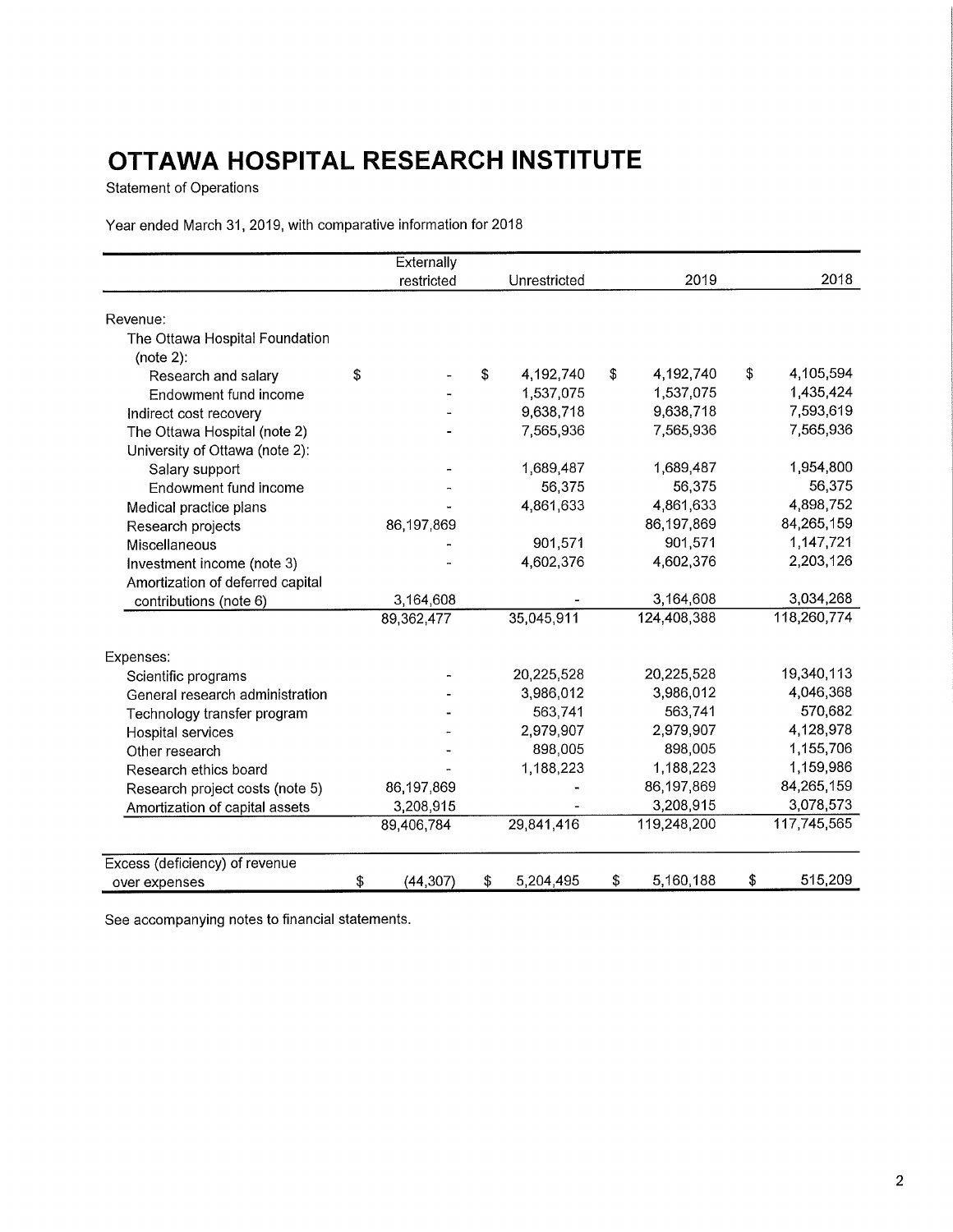Statement of Changes in Net Assets

Year ended March 31, 2019, with comparative information for 2018

|                                                     | Externally       | Invested in    |     | Internally |                 | Total            | Total            |
|-----------------------------------------------------|------------------|----------------|-----|------------|-----------------|------------------|------------------|
|                                                     | restricted       | capital assets |     | restricted | Unrestricted    | 2019             | 2018             |
|                                                     |                  |                |     | (note 7)   |                 |                  |                  |
| Balance, beginning of year                          | \$               | \$<br>398,761  | S   | 7,723,121  | \$<br>3,831,618 | \$<br>11,953,500 | \$<br>11,438,291 |
| Excess (deficiency) of<br>revenue over expenses     | (44, 307)        |                |     |            | 5,204,495       | 5,160,188        | 515,209          |
| Transfer to internally restricted                   |                  | $\blacksquare$ |     | 1,302,376  | (1,302,376)     |                  |                  |
| Amortization of capital assets                      | 3,208,915        | (3,208,915)    |     |            |                 |                  |                  |
| Purchase of capital assets                          | (2,982,228)      | 2,982,228      |     |            |                 |                  |                  |
| Deferred capital contributions<br>received (note 6) | 2,557,510        | (2,557,510)    |     |            |                 |                  |                  |
| Amortization of deferred<br>capital contributions   | (3, 164, 608)    | 3,164,608      |     |            |                 |                  |                  |
| Balance, end of year                                | \$<br>(424, 718) | \$<br>779,172  | \$. | 9,025,497  | \$<br>7,733,737 | \$<br>17,113,688 | \$<br>11,438,291 |

See accompanying notes to financial statements.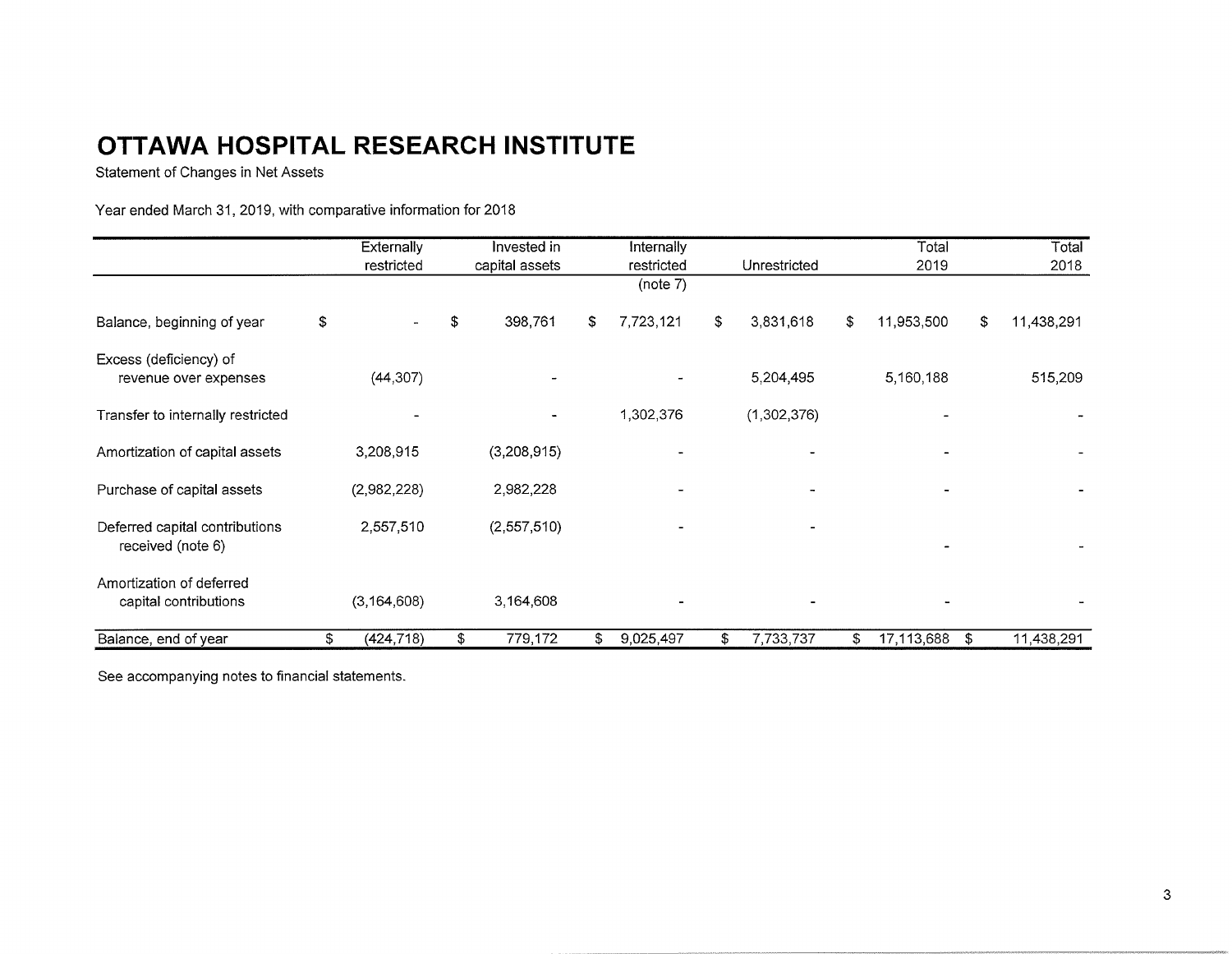Statement of Cash Flows

Year ended March 31, 2019, with comparative information for 2018

|                                                 | 2019             | 2018             |
|-------------------------------------------------|------------------|------------------|
| Cash provided by (used in):                     |                  |                  |
| Operating activities:                           |                  |                  |
| Excess of revenue over expenses                 | \$<br>5,160,188  | \$<br>515,209    |
| Items not involving cash:                       |                  |                  |
| Amortization of capital assets                  | 3,208,915        | 3,078,573        |
| Amortization of deferred capital contributions  | (3, 164, 608)    | (3,034,268)      |
| Change in fair value of investments (note 3)    | 1,103,218        | (823, 328)       |
| Change in non-cash operating working capital:   |                  |                  |
| Increase in due from/to The Ottawa Hospital     | (2,496,509)      | (67, 511)        |
| Increase in due from The Ottawa Hospital        |                  |                  |
| Foundation                                      | (216, 649)       | (1,812,039)      |
| Decrease in accounts receivable                 | 973,193          | 2,978,500        |
| Decrease (increase) in prepaid expenses         | (11, 146)        | 26,000           |
| Increase (decrease) in accounts payable and     |                  |                  |
| accrued liabilities                             | 1,241,074        | (661, 718)       |
| Increase (decrease) in unearned income          | 906,882          | (192, 500)       |
| Increase in unexpended research project funding | 6,244,758        | 10,346,844       |
|                                                 | 12,949,316       | 10,353,762       |
| Financing activities:                           |                  |                  |
| Deferred contributions received                 | 2,557,510        | 2,521,473        |
| Investing activities:                           |                  |                  |
| Net increase in investments                     | (5,305,498)      | (16, 193, 420)   |
| Purchase of capital assets                      | (2,982,228)      | (2,516,865)      |
|                                                 | (8, 287, 726)    | (18, 710, 285)   |
| Net increase (decrease) in cash                 | 7,219,100        | (5,835,050)      |
| Cash, beginning of year                         | 17,506,520       | 23,341,570       |
| Cash, end of year                               | \$<br>24,725,620 | \$<br>17,506,520 |

See accompanying notes to financial statements.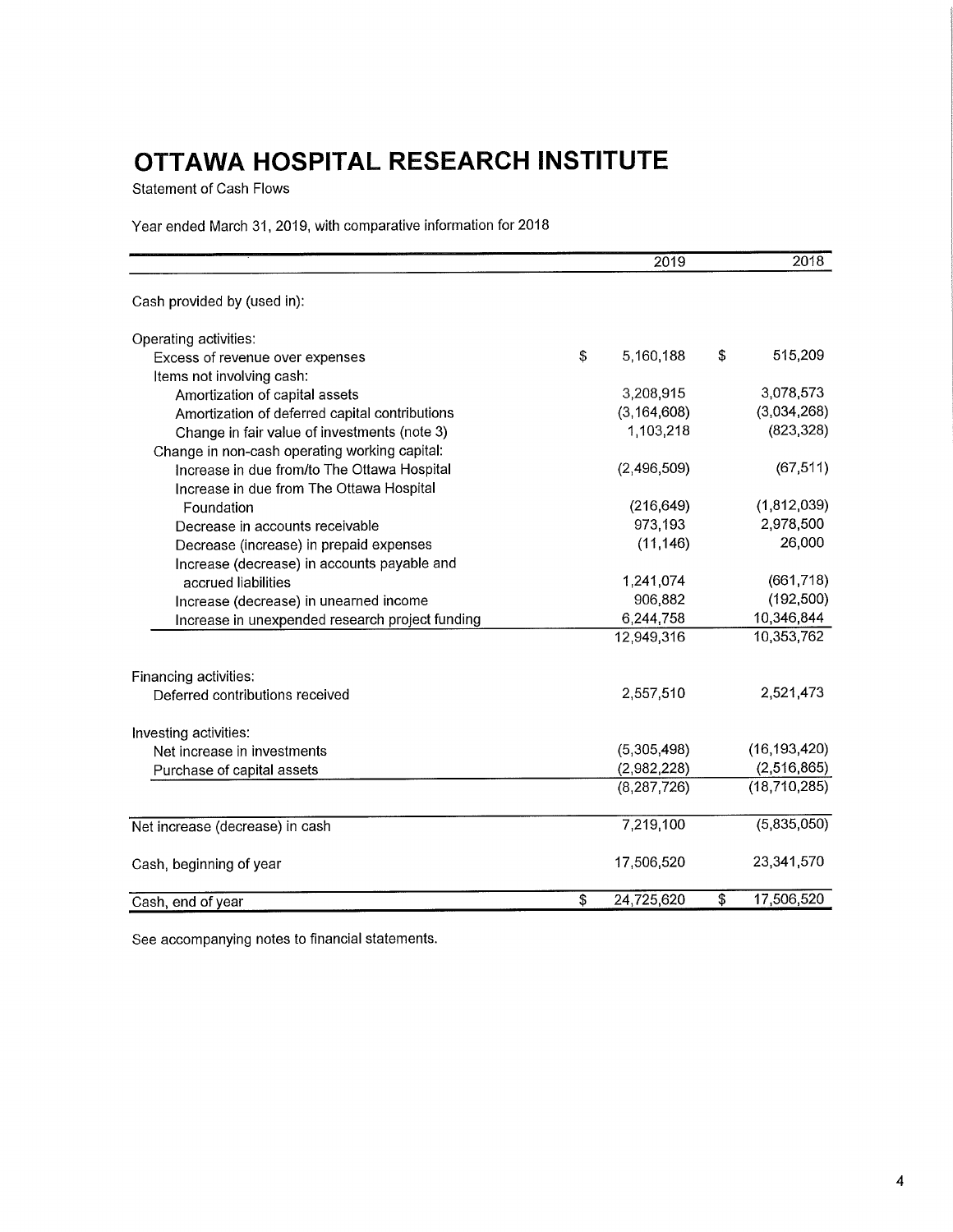Notes to Financial Statements

Year ended March 31, 2019

Ottawa Hospital Research Institute (the "Institute") is an independent health research facility closely affiliated with The Ottawa Hospital and the University of Ottawa, committed to excellence in the creation of scientific knowledge that contributes to the prevention, diagnosis, and treatment of human disease. The Institute was incorporated without share capital under the Ontario Corporations Act on December 5, 2000. It began operations on April 1, 2001 as a result of the combination of the Loeb Health Research Institute at The Ottawa Hospital and The Ottawa General Hospital Research Institute. On January 1, 2004, as a result of the integration of the Ottawa Regional Cancer Centre and The Ottawa Hospital, the clinical research activities of the Cancer Centre were absorbed into the Institute.

The Institute is a registered charity under paragraph 149(1)(f) of the Income Tax Act (Canada) and is exempt from income taxes and may issue tax deductible receipts to donors. Furthermore, the Institute has approved research institute status for purposes of clause 37 (1)(a)(ii)(b) of the Act, whereby a donor is eligible for a Scientific Research and Experimental Development (SR&ED) tax credit in the year the contribution is made.

## **1. Significant accounting policies:**

The financial statements have been prepared in accordance with Canadian accounting standards for not-forprofit organizations and include the following significant accounting policies:

(a) Basis of presentation:

On the statement of financial position and the statement of operations, the externally restricted column presents the Institute's assets, liabilities and results of operations related to its research activities that are funded by externally restricted research grants and contributions. The unrestricted column presents the Institute's administrative and non-restricted research operations.

(b) Revenue recognition:

The Institute follows the deferral method of accounting for not-for-profit organizations.

The Institute generates revenue through contributions from external funding agencies and related parties. Contributions receivable are recorded at an estimated realizable value in the period in which the funding agreement is signed. Unrestricted contributions are recorded as revenue when they are received or receivable. Restricted contributions are recorded as deferred revenue and recognized as revenue when the related expenses are incurred.

Contributions restricted for the acquisition of capital assets are recorded as deferred capital contributions and recognized as revenue over the estimated useful life of the related capital assets.

Interest and dividend revenue and realized gains and losses on investments are recognized in the period earned. Unrealized gains and losses on investments are recorded in the period in which they occur.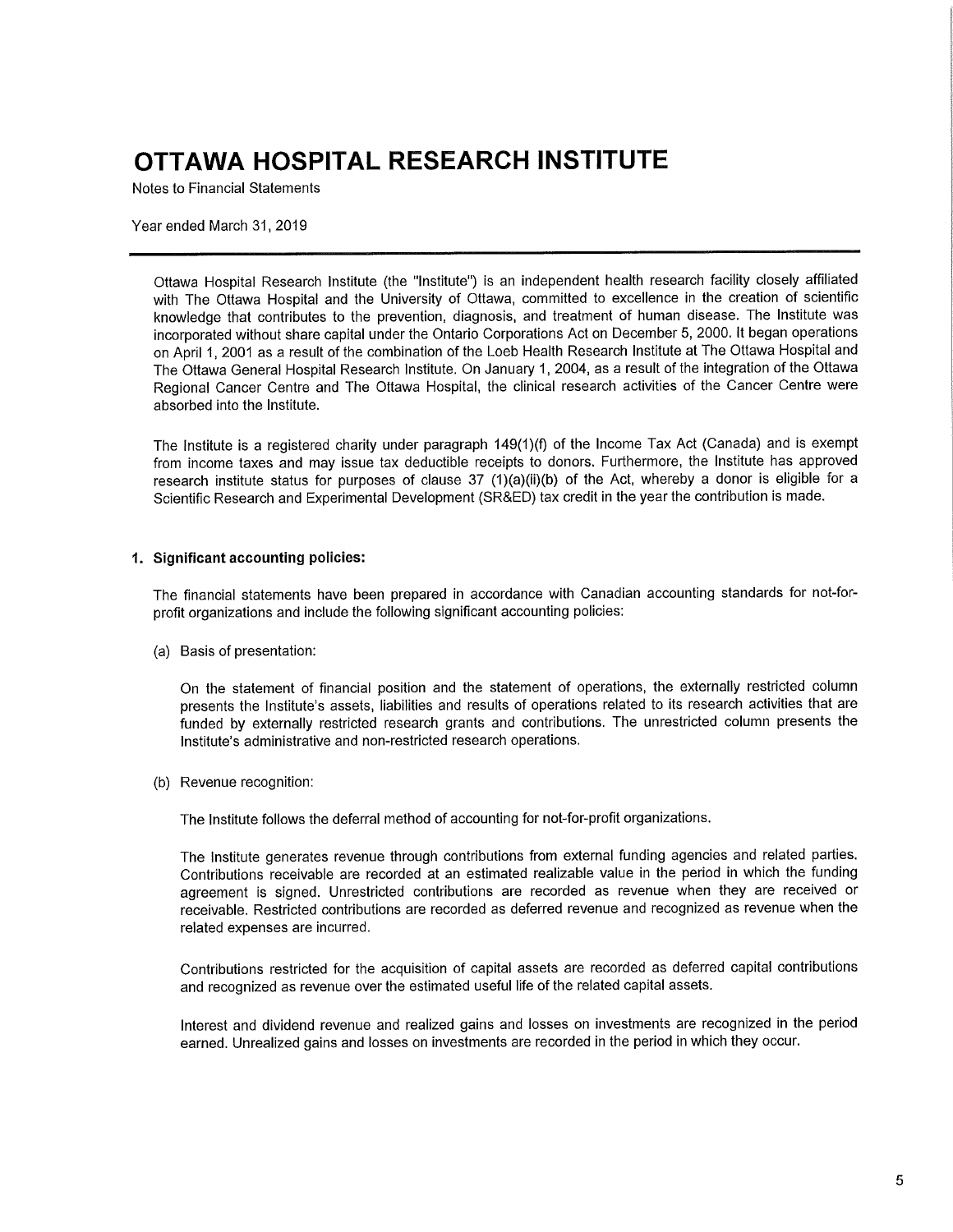Notes to Financial Statements (continued)

Year ended March 31, 2019

### **1. Significant accounting policies (continued):**

### (c) Expenses:

The Institute classifies expenses on the statement of operations by function. Expenses are recognized in the year incurred and are recorded in the applicable function to which they are related. The Institute does not allocate expenses between functions after initial recognition.

### (d) Financial instruments:

Financial instruments are recorded at fair value on initial recognition and are subsequently recorded at cost or amortized cost, unless management has elected to carry the instruments at fair value. Management has elected to carry its investments at fair value, with the exception of shares in private companies acquired by the Institute in exchange for patent or license rights, which are recorded at nominal value when the fair value of the transaction is not determinable.

Transaction costs incurred on the acquisition of financial instruments measured subsequently at fair value are expensed as incurred. All other financial instruments are adjusted by transaction costs incurred on acquisition and financing costs, which are amortized using the effective interest rate method.

Financial assets are assessed for impairment on an annual basis at the end of the fiscal year if there are indicators of impairment. If there is an indicator of impairment, the Institute determines if there is a significant adverse change in the expected amount or timing of future cash flows from the financial asset. If there is a significant adverse change in the expected cash flows, the carrying value of the financial asset is reduced to the highest of the present value of the expected cash flows, the amount that could be realized from selling the financial asset or the amount the Institute expects to realize by exercising its right to any collateral. If events and circumstances reverse in a future period, an impairment loss will be reversed to the extent of the improvement, not exceeding the initial carrying value.

(e) Capital assets:

Capital assets are stated at cost. Construction in progress comprises construction and development costs capitalized during the construction period. Contributed equipment is recorded at fair value at the date of contribution. Amortization is calculated on a straight-line basis over the estimated useful lives of the assets. Construction in progress assets are not amortized until the project is complete and the assets come into use. The estimated useful lives of the assets are as follows:

| Asset                                | Useful life   |
|--------------------------------------|---------------|
|                                      |               |
| Furniture and fixtures               | 5 years       |
| Information System equipment         | 5 years       |
| Laboratory equipment                 | 5 to 10 years |
| Stem Cell and Vision Research floors | 21 years      |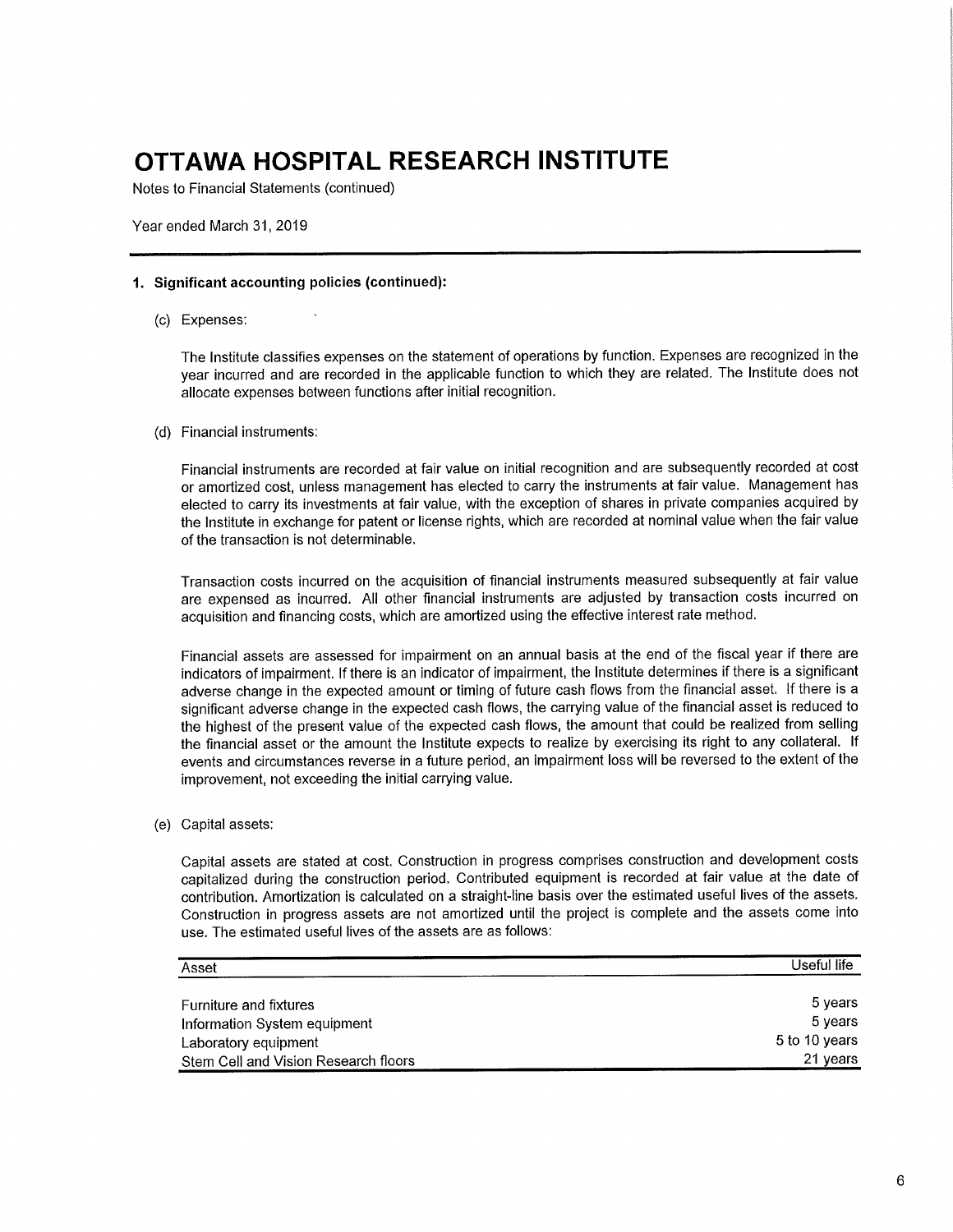Notes to Financial Statements (continued)

Year ended March 31, 2019

### **1. Significant accounting policies (continued):**

(e) Capital assets (continued):

Patents are recorded at nominal value and are not amortized.

Capital assets are reviewed for impairment whenever events or changes in circumstances indicate that the carrying amount of an asset may not be recoverable. When the capital asset no longer has any long-term service potential, the excess of its net carrying amount over its residual value is expensed.

(f) Foreign exchange:

Transactions conducted in a foreign currency are translated into Canadian dollars at the exchange rate in effect at the date of the transaction. Assets and liabilities denominated in foreign currencies are translated at exchange rates in effect at year-end. Foreign exchange gains and losses are recorded in the statement of operations.

(g) Use of estimates:

The preparation of these financial statements requires management to make estimates and assumptions that affect the reported amounts of assets and liabilities and disclosure of contingent assets and liabilities at the date of the financial statements and the reported amounts of revenues and expenses during the period. Actual results could differ from these estimates. These estimates are reviewed annually and, as adjustments become necessary, they are reported in the periods in which they become known.

### **2. Related entities:**

Related party transactions are in the normal course of operations and are measured at the exchange amount which is the amount of consideration established and agreed to by the related parties. The Institute has no control over these related parties.

### The Ottawa Hospital:

The Ottawa Hospital acts as paymaster for the Institute. The Institute has an amount owing from The Ottawa Hospital of \$862,205 (2018 -\$1,634,304 amount payable to The Ottawa Hospital). This balance represents the difference between funds deposited at the Hospital and disbursements made on behalf of the Institute at yearend.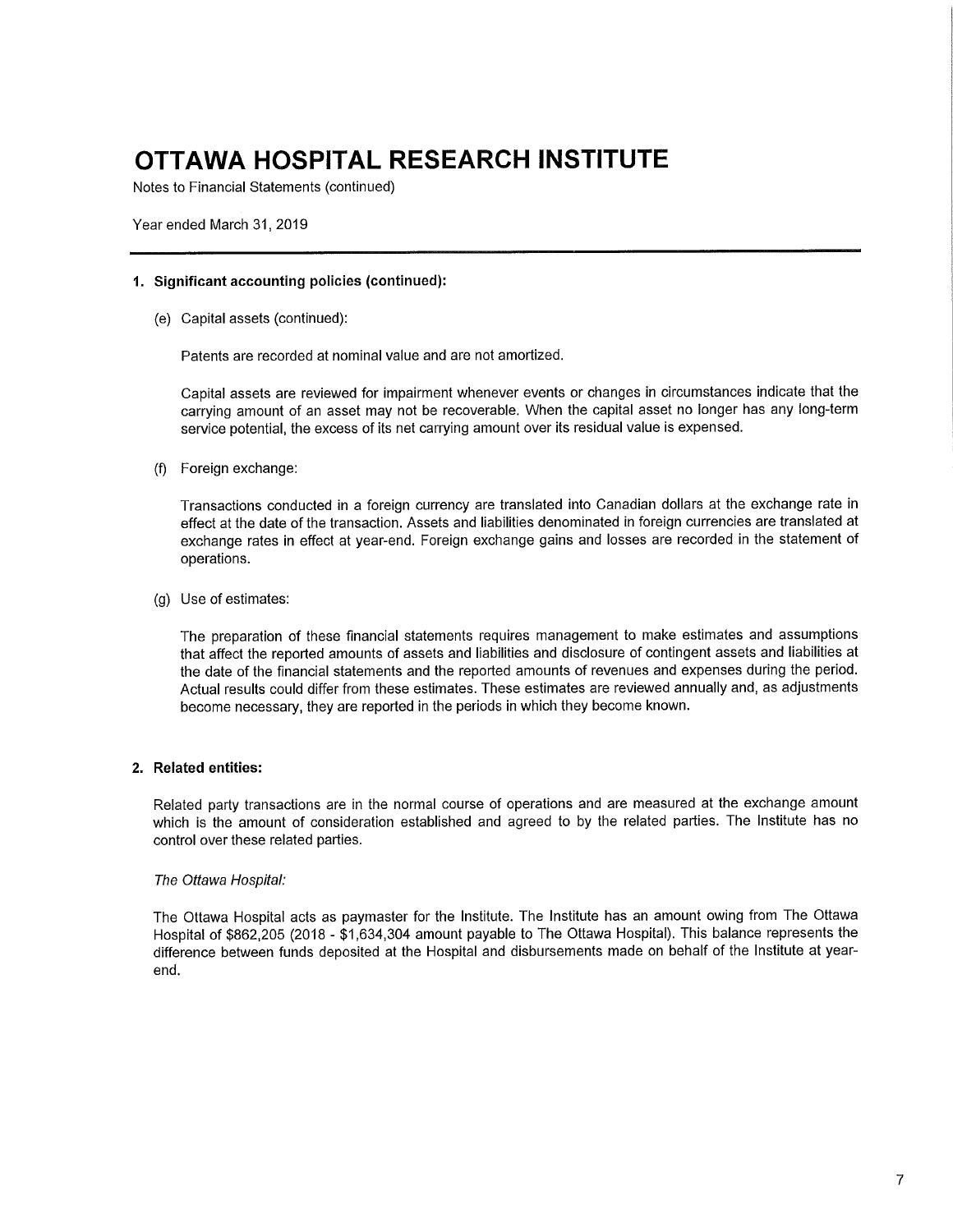Notes to Financial Statements (continued)

Year ended March 31, 2019

### **2. Related entities (continued):**

The Ottawa Hospital (continued):

The Ottawa Hospital provided the Institute with grants as follows:

|                                                 | 2019                       | 2018                 |
|-------------------------------------------------|----------------------------|----------------------|
| General operating<br>Specific purpose operating | \$<br>7,335,936<br>230,000 | 7,335,936<br>230,000 |
|                                                 | 7,565,936                  | 7,565,936            |

In March 2019 The Ottawa Hospital contributed \$1,000,000 to the Institute with the restriction that the amount be used to address financial challenges over future fiscal years as such, the full amount was recorded as unearned income in fiscal 2019. In 2014 \$4,500,000 was received (similar purpose) and the unearned income balance remaining at March 31, 2019 is \$3,140,000. No similar amounts were received in 2018, 2017, 2016 or 2015.

#### The Ottawa Hospital Foundation:

The Foundation provides administrative and research funding to the Institute. During the year, the Foundation contributed the following:

|                                                          | 2019             | 2018            |
|----------------------------------------------------------|------------------|-----------------|
| Unrestricted endowment fund interest                     | \$<br>1.523,957  | \$<br>1,435,424 |
| Restricted endowment fund interest for research projects | 285,443          | 474.091         |
| Unrestricted research and salary funding                 | 4,228,960        | 3,993,046       |
| Restricted research project funding                      | 4,783,821        | 6,056,305       |
| Deferred capital contributions                           | 1.372.393        | 325.513         |
|                                                          | \$<br>12,194,574 | 12.284,379      |

Of the \$4,783,821 (2018 - \$6,056,305) in restricted research project funding, \$1,252,411 (2018 - \$990,140) relates to funding received from the Heart and Stroke Foundation that was received from the Foundation as a

At year-end, \$7,594,359 (2018 - \$7,377,710) of the total funding from the Foundation was receivable from the Foundation.

At March 31, 2019, the Foundation manages funds in the amount of \$52,435,427 (2018 - \$52,520,417), which are designated as Ottawa Hospital Research Institute Endowment Funds. While these funds have been designated to the Institute they are legally the assets of the Foundation. Of this amount, \$926,563 (2018 - \$950,321) is restricted for the Clinical Epidemiology Unit Director's Research Chair.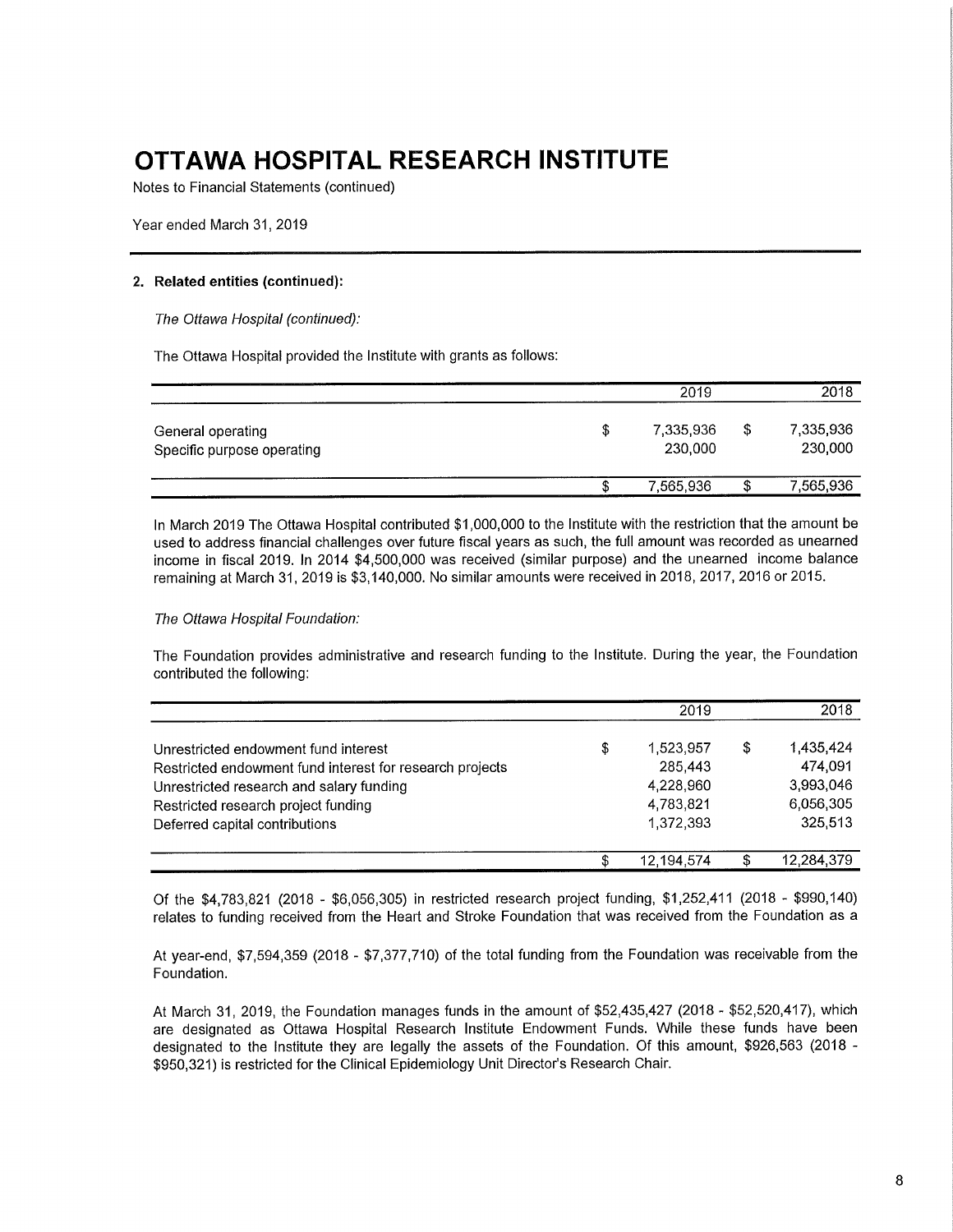Notes to Financial Statements (continued)

Year ended March 31, 2019

### **2. Related entities (continued):**

### The University of Ottawa:

The University of Ottawa contributed \$1,689,487 (2018 - \$1,954,800) during the year to the Institute for salary support.

At March 31, 2019, endowment funds in the amount of \$1,548,100 (2018 - \$1,520,517) for the Clinical Epidemiology Unit Director's Research Chair and \$2,507,439 (2018 - \$2,462,764) for the Neuroscience Research Institute Chair are held by the University of Ottawa. During the year, the Institute received \$143,381 (2018 - \$139,050) of endowment fund income on these endowments.

Certain granting agencies (Canadian Foundation for Innovation, Natural Sciences and Engineering Research Council of Canada and Ontario Research Fund) require that their funding flow via an Academic University setting. These funds are then transferred subsequently to the Institute. During the year, The University of Ottawa received \$3,128,943 (2018 - \$1,164,740) on behalf of the Institute's scientists.

The University provides premises and related maintenance and repairs to the Institute's on-site researchers at no charge. These amounts are not included in these financial statements.

## **3. Investments:**

The following table presents the fair values and related cost of the Institute's investments:

|                                                                                      |    | 2019<br>Fair value       | 2019<br>Cost                   |    | 2018<br>Fair value       |    | 2018<br>Cost             |
|--------------------------------------------------------------------------------------|----|--------------------------|--------------------------------|----|--------------------------|----|--------------------------|
| Bonds/fixed income funds<br>Mutual funds/pooled funds<br>Shares in private companies | S. | 51,853,176<br>32,474,800 | \$<br>52.158.832<br>25,851,728 | \$ | 50,725,656<br>29,400,040 | \$ | 52,584,356<br>22,327,142 |
|                                                                                      |    | 84,327,977               | 78,010,561                     | S  | 80,125,697               | S  | 74.911,499               |

The Institute holds shares in private companies that were received in exchange for an amendment to a patent/licence agreement previously negotiated and in other cases, patent/license agreements to be negotiated. These shares do not give the Institute the ability to significantly influence or exercise control over these private companies. The shares are recorded in these financial statements at a nominal value as the value of the consideration given or received could not be determined. The fair value of these shares in private companies is not determinable.

The bonds/fixed income funds have interest rates ranging from 1.25% to 9.90% (2018 - 1.0% to 9.90%) and maturity dates ranging from Jan 2020 to May 2077 (2018 - June 2018 to May 2077).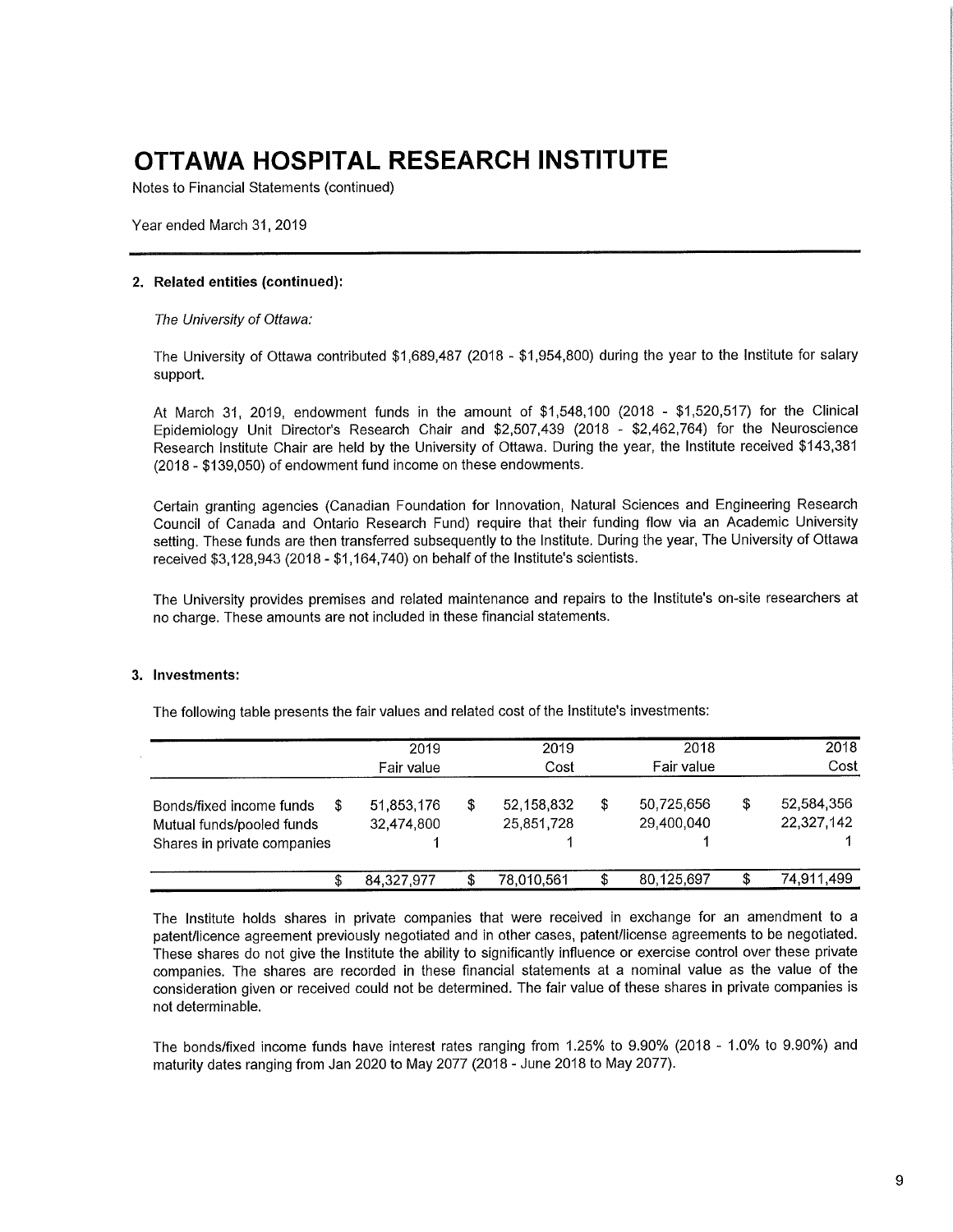$\sim$ 

Notes to Financial Statements (continued)

Year ended March 31, 2019

## **3. Investments (continued):**

The following table presents the breakdown of the investment revenue on investments held by the Institute:

|                                                                                                                         | 2019                                    | 2018                                |
|-------------------------------------------------------------------------------------------------------------------------|-----------------------------------------|-------------------------------------|
| Realized gains, dividends and interest on investments<br>Unrealized gains (loss) on investments<br><b>Bank interest</b> | \$<br>3,099,063<br>1,103,218<br>400.095 | 3.088.358<br>(1,071,611)<br>186,379 |
|                                                                                                                         | 4,602,376                               | 2,203,126                           |

## **4. Capital assets:**

|                          |    |            |                  | 2019             | 2018          |
|--------------------------|----|------------|------------------|------------------|---------------|
|                          |    |            | Accumulated      | Net book         | Net book      |
|                          |    | Cost       | amortization     | value            | value         |
| Furniture and fixtures   | \$ | 1.431.498  | \$<br>1.348.327  | \$<br>83,171     | \$<br>133,764 |
| Laboratory equipment     |    | 48.820.978 | 38,680,620       | 10,140,358       | 9,579,374     |
| Information system       |    |            |                  |                  |               |
| equipment                |    | 27.465     | 5,493            | 21,972           |               |
| Stem Cell and Vision     |    |            |                  |                  |               |
| Research floors          |    | 24.855,382 | 15,291,208       | 9,564,174        | 10,747,942    |
| Patents                  |    |            |                  |                  |               |
| Construction-in-progress |    | 424,718    |                  | 424,718          |               |
|                          | S. | 75.560.042 | \$<br>55,325,648 | \$<br>20.234.394 | 20,461,081    |

Cost and accumulated amortization of capital assets at March 31, 2018 amounted to \$72,577,814 and \$52,116,733 respectively. During the year, the Institute disposed of fully-amortized assets totalling \$Nil (2018 - \$4,386,597).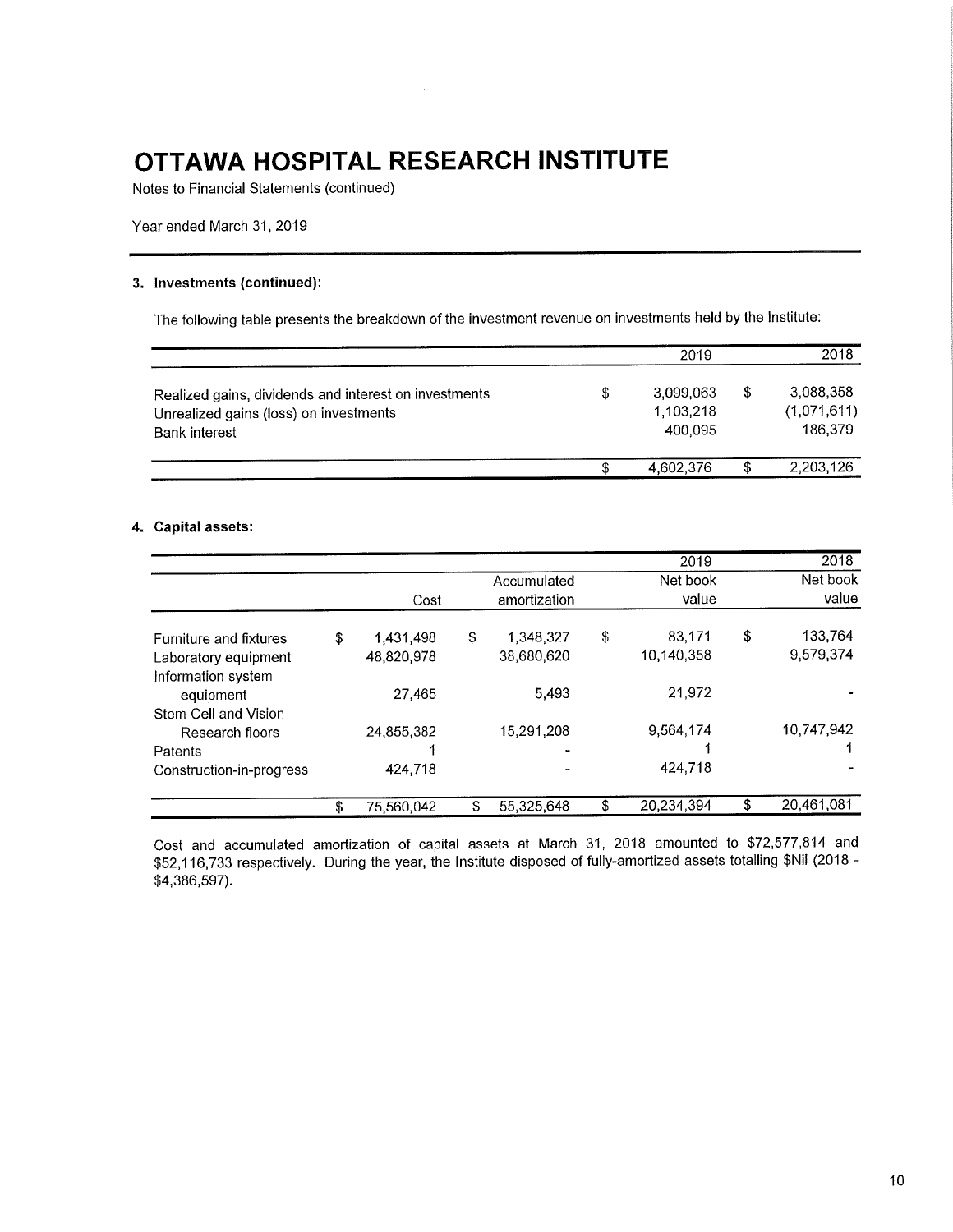Notes to Financial Statements (continued)

Year ended March 31, 2019

### **5. Unexpended research project funding:**

Unexpended research project funding represents amounts received by the Institute which will be used in subsequent periods on active research projects. Changes in the unexpended research project funding balance are as follows:

|                                                      | 2019              | 2018             |
|------------------------------------------------------|-------------------|------------------|
| Balance, beginning of year                           | \$<br>97,089,903  | \$<br>86,743,059 |
| Amounts received in the current period               | 95,000,137        | 97,133,476       |
|                                                      | 192,090,040       | 183,876,535      |
| Less:                                                |                   |                  |
| Research project costs                               | (86, 197, 869)    | (84, 265, 159)   |
| Amount transferred to deferred capital contributions | (2,557,510)       | (2,521,473)      |
| Balance, end of year                                 | \$<br>103,334,661 | 97,089,903       |

### **6. Deferred capital contributions:**

|                                                         | 2019                                           |   | 2018                                   |
|---------------------------------------------------------|------------------------------------------------|---|----------------------------------------|
| Balance, beginning of year<br>Additions<br>Amortization | \$<br>20,062,320<br>2,557,510<br>(3, 164, 608) |   | 20,575,115<br>2,521,473<br>(3,034,268) |
| Balance, end of year                                    | 19,455,222                                     | S | 20,062,320                             |

### **7. Internally restricted net assets:**

Internally restricted net assets are comprised of the Equalization Fund.

The Equalization Fund was established by the Board of Directors to provide the Institute with stable investment income for short-term and long-term budget planning. On an annual basis, Management along with the investment managers set a budgeted return on investments, which is approved by the Board. Actual investment income in excess of the budgeted amount, to the maximum of net income for the year, is transferred to the Equalization Fund. When actual investment income is less than the budgeted amount, the difference up to the maximum of the balance of the Equalization Fund or the Institute's net loss is transferred to the unrestricted net assets from the Equalization Fund. During the year, \$1,302,376 (2018- \$Nil) was transferred to the Equalization Fund.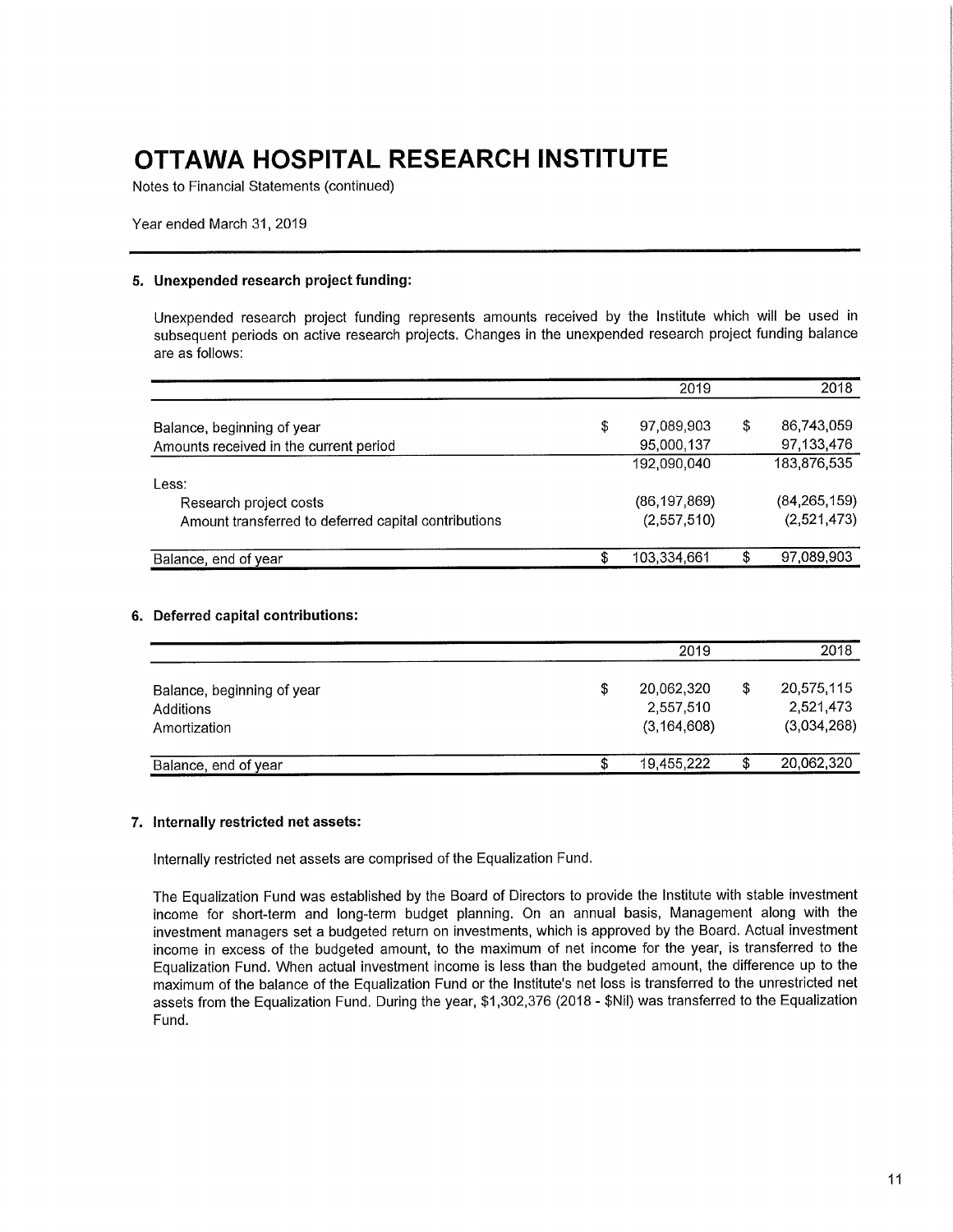Notes to Financial Statements (continued)

Year ended March 31, 2019

#### **8. Pension plan:**

Substantially all of the full-time employees of the Institute are members of the Healthcare of Ontario Pension Plan (the "Plan"), which is a multi-employer defined benefit pension plan available to all eligible employees of the participating members of the Ontario Hospital Association. Plan members will receive benefits based on the length of service and on the average of annualized earnings during the five consecutive years prior to retirement, termination or death that provide the highest earnings.

Pension assets consist of investment grade securities. Market and credit risk on these securities are managed by the Plan by placing plan assets in trust and through the Plan investment policy.

Pension expense is based on Plan management's best estimates, in consultation with its actuaries, of the amount, which is currently calculated as 1.26 times the employees' pension contribution, required to provide a high level of assurance that benefits will be fully represented by fund assets at retirement, as provided by the Plan. The funding objective is for employer contributions to the Plan to remain a constant percentage of employees' contributions.

Variances between actuarial funding estimates and actual experience may be material and any differences are generally to be funded by the participating members. The most recent actuarial valuation of the Plan as at December 31, 2017 indicates the Plan is fully funded. Contributions to the Plan made during the year by the Institute on behalf of its employees amounted to \$3,586,404 (2018 - \$3,325,466) and are included in the statement of operations.

### **9. Financial instruments:**

#### Financial risk factors:

The Institute's activities expose it to a variety of financial risks: market risk (including interest rate, currency (foreign exchange), and other price risks), credit risk and liquidity risk. Investments are held for liquidity purposes, or for longer terms, to achieve the highest possible rate of return consistent with the investment policies approved by the Board of Directors. The Institute does not enter into or trade financial instruments, including derivative financial instruments, for speculative purposes.

(a) Credit risk:

Credit risk refers to the risk that a counterparty may default on its contractual obligations resulting in a financial loss. The Institute is exposed to this risk relating to its cash, accounts receivable and accrued research project contributions. The Institute holds its cash accounts with federally regulated chartered banks who are insured by the Canadian Deposit Insurance Corporation.

The Institute's receivables are with governments, government funding agencies, corporate entities. Management does not believe it is exposed to any significant credit risk as receivables are primarily from related parties and government organizations; investments are diversified as disclosed in note 3.